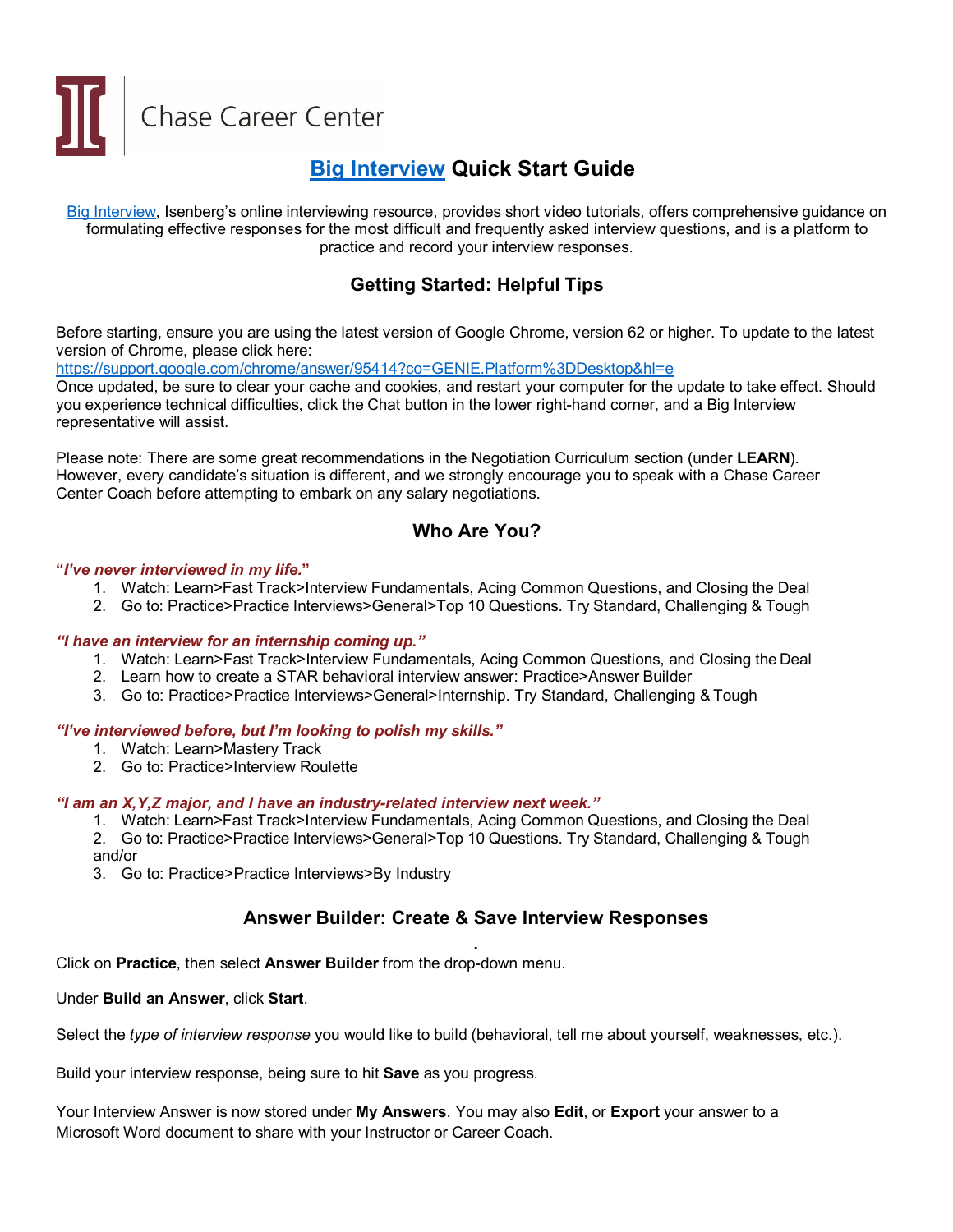**STEP 1:** Click **PRACTICE INTERVIEWS** on your navigation bar. Six main interview practice categories will appear for you to choose from:

| -O- biginterview | DASHBOARD LEARN -<br><b>PRACTICE</b>                                                                                                                                             | MY TOOLS -<br><b>MY VIDEOS</b>                                                                                                                                                                                                                                                                                                                                                    |  |
|------------------|----------------------------------------------------------------------------------------------------------------------------------------------------------------------------------|-----------------------------------------------------------------------------------------------------------------------------------------------------------------------------------------------------------------------------------------------------------------------------------------------------------------------------------------------------------------------------------|--|
| $\sqrt{2}$       | <b>General Start Here</b><br>Covers 80% of the interview<br>questions you might get.<br>Admissions Interviews<br>Here you can practice interviews by<br>program type and school. | By Industry<br>By Competency<br>$\mathbb{C}^2$<br>Practice interview questions sorted<br>Start practicing mock interviews in<br>hundreds of industries and job titles.<br>by competency & skillset.<br>Government<br>Veterans<br>mîn<br>Practice interviews for a variety<br>Practice interviews for some of the<br>federal and state jobs.<br>fastest growing jobs for veterans. |  |

**STEP 2:** If you click **GENERAL**, you will be taken directly to a list of interviews tailored to a wide array of types of experience. You may also practice interviews **BY INDUSTRY** or **COMPETENCY**, or access content for practice interviews for **GOVERNMENT** positions or for **VETERANS**.



**STEP 3:** To begin your interview, click the **PLAY** button under your interviewer to start playing an interview question. To move to the next question, click **NEXT QUESTION**.

**STEP 4:** To begin recording, press **START RECORDING**. There will be a 3-second countdown to give you a moment to prepare to answer. Record your response, and click **STOP RECORDING** once finished.

**STEP 5:** Visit **MY VIDEOS** to review your saved answers. Once an answer is saved, you can review, rate and share it.